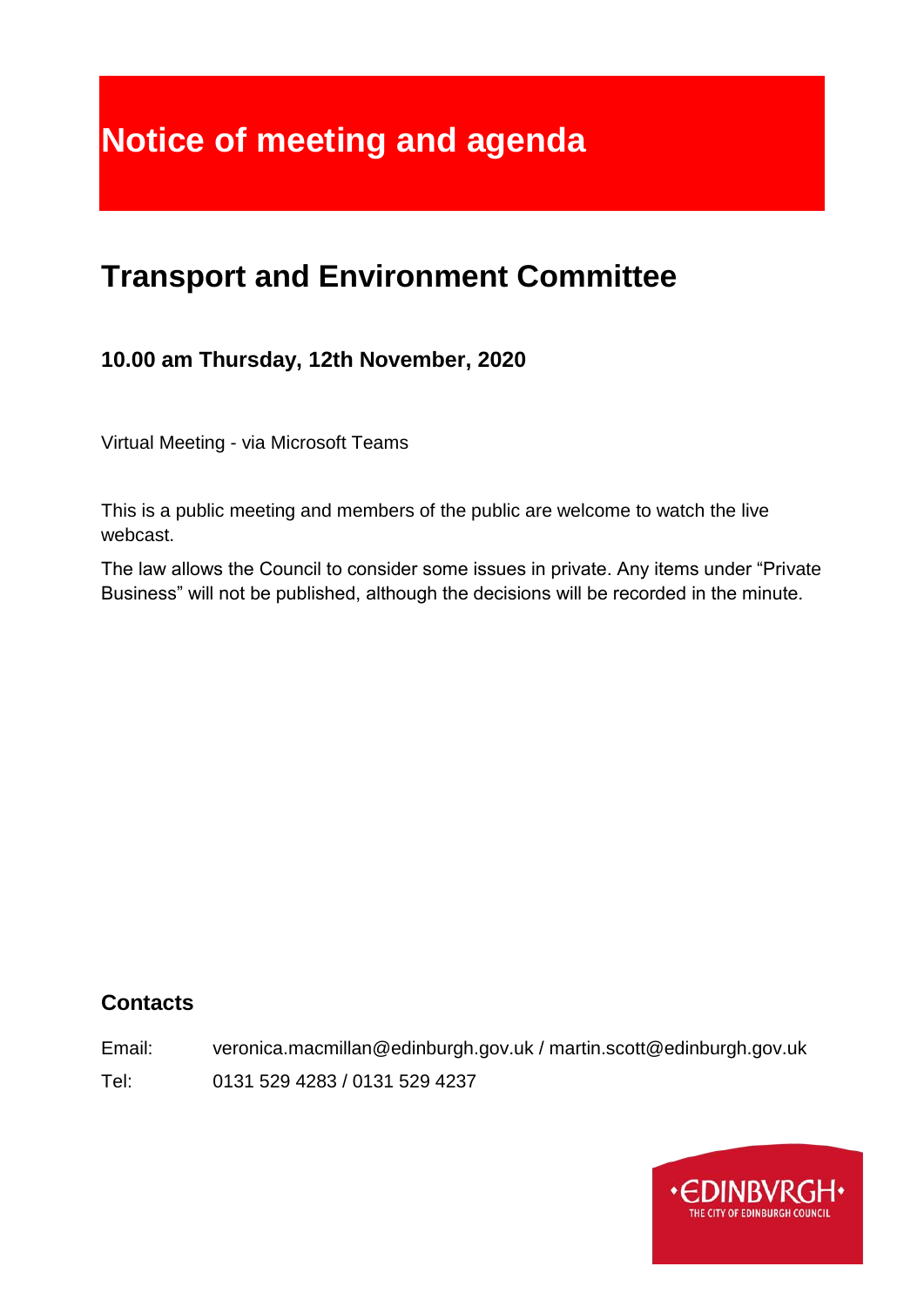## **1. Order of Business**

**1.1** Including any notices of motion and any other items of business submitted as urgent for consideration at the meeting.

## **2. Declaration of Interests**

**2.1** Members should declare any financial and non-financial interests they have in the items of business for consideration, identifying the relevant agenda item and the nature of their interest.

## **3. Deputations**

| 3.1 | Calming Brunstane Road Residents Group - In relation to |
|-----|---------------------------------------------------------|
|     | Item 6.1 on the agenda – Business Bulletin              |

- 2 Leith Links Community Council In relation to Item 7.6 on the agenda – Spaces for People Update – November 2020
- 3. Lib Dem Citizens Team In relation to Item 7.6 on the agenda – Spaces for People Update – November 2020
- 4. Portobello Community Council In relation to Item 9.2 on the agenda – Motion by Councillor Miller – Cyclist Fatality

#### **4. Minutes**

| 4.1                        | Minute of the Transport and Environment Committee of 1 October<br>2020 – submitted for approval as a correct record | $7 - 20$  |  |  |  |
|----------------------------|---------------------------------------------------------------------------------------------------------------------|-----------|--|--|--|
| <b>5. Forward Planning</b> |                                                                                                                     |           |  |  |  |
| 5.1                        | <b>Transport and Environment Committee Work Programme</b>                                                           | $21 - 24$ |  |  |  |
| 5.2                        | <b>Transport and Environment Committee Rolling Actions Log</b>                                                      | $25 - 50$ |  |  |  |
| <b>Business Bulletin</b>   |                                                                                                                     |           |  |  |  |
| 6.1                        | <b>Transport and Environment Business Bulletin</b>                                                                  | 51 - 72   |  |  |  |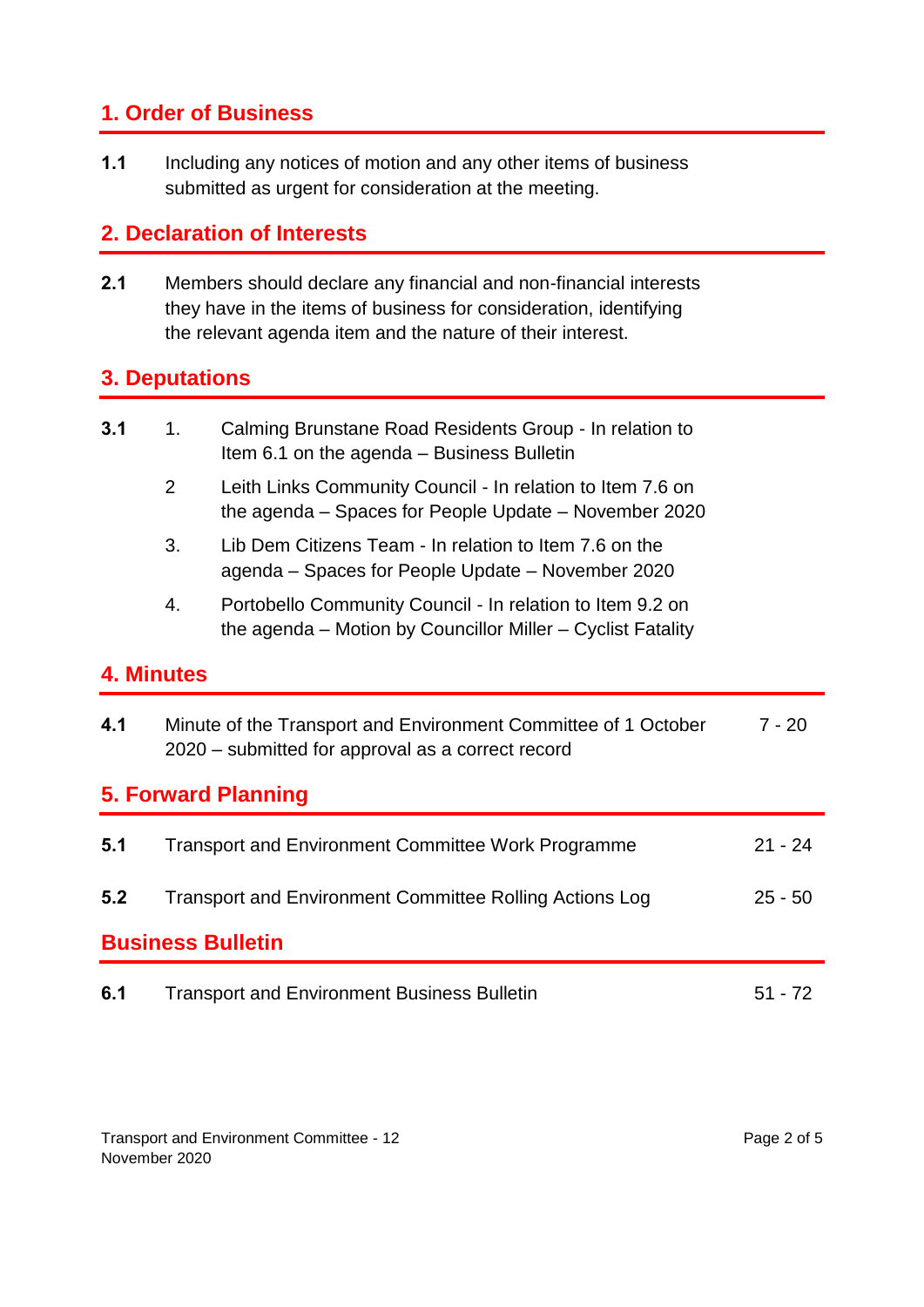## **7. Executive Decisions**

| 7.1 | Vision for Water Management - Report by the Executive Director<br>of Place                                                                                                                                                              | $73 - 92$   |
|-----|-----------------------------------------------------------------------------------------------------------------------------------------------------------------------------------------------------------------------------------------|-------------|
| 7.2 | Trams to Newhaven - COVID-19 Final Business Case Refresh -<br>Report by the Executive Director of Place                                                                                                                                 | $93 - 162$  |
| 7.3 | City Centre West to East Cycle Link and Street Improvements<br>Project - Section 3(b) (North St David Street) - Representations to<br>Traffic Regulation Order and Redetermination Order - Report by<br>the Executive Director of Place | $163 - 178$ |
| 7.4 | Reform of Transport Arm's Length External Organisations -<br>Report by the Executive Director of Place                                                                                                                                  | 179 - 188   |
| 7.5 | Waste and Cleansing Service Policy Assurance Statement -<br>Report by the Executive Director of Place                                                                                                                                   | 189 - 224   |
| 7.6 | Spaces for People Update - November 2020 – Report by the<br><b>Executive Director of Place</b>                                                                                                                                          | $225 - 288$ |
| 7.7 | Spaces for People - East Craigs Low Traffic Neighbourhood -<br>Report by the Executive Director of Place                                                                                                                                | 289 - 300   |
| 7.8 | Revenue Monitoring Update -2020/2021 Month five position -<br>Report by the Executive Director of Place                                                                                                                                 | $301 - 308$ |
| 7.9 | Appointments to Working Groups 2020/21 – Report by the Chief<br><b>Executive</b>                                                                                                                                                        | $309 - 314$ |
|     | <b>8. Routine Decisions</b>                                                                                                                                                                                                             |             |
| 8.1 | Edinburgh's coastline - update - Report by the Executive<br>Director of Place                                                                                                                                                           | $315 - 320$ |
|     | <b>9. Motions</b>                                                                                                                                                                                                                       |             |

**9.1** Motion by Councillor Webber - Intelligent Traffic Signals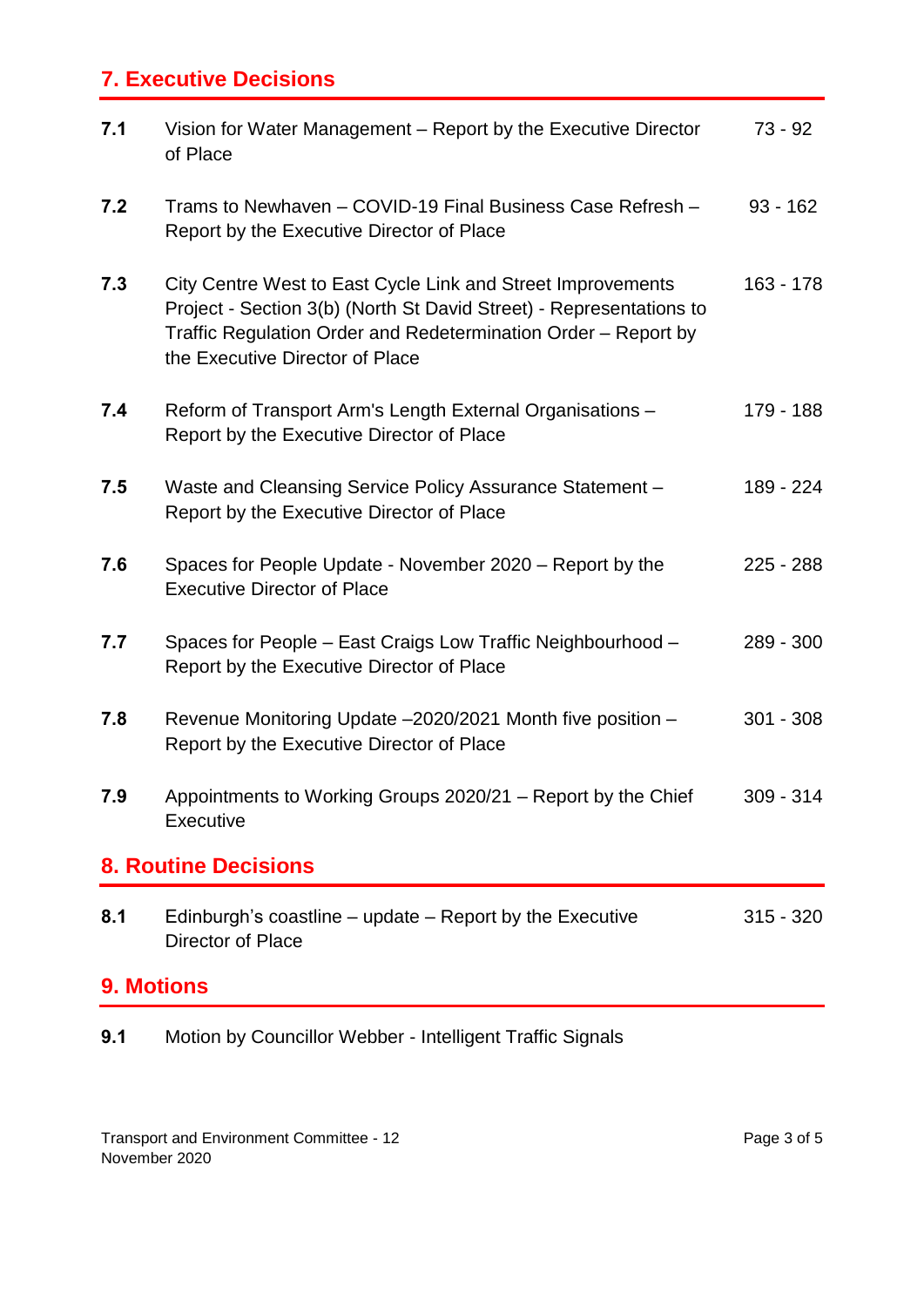"Committee:

#### **Notes**

- 1. As part of its traffic information system a series of large Variable Message Signs throughout Edinburgh
- 2. Some do not appear to be working and many appear under used
- 3. The contribution these installed Variable Message Signs can make to traffic flow, limiting unnecessary journeys and improving the visitor experience in Edinburgh

#### **Instructs**

- 4. A report in two cycles clarifying the extent, use, condition and plans for the Variable Message Signs system in Edinburgh. The report should clarify, where appropriate, reasons for lack of use of these signs."
- **9.2** Motion by Councillor Miller Cyclist Fatality

"Committee:

- Sends sincere condolences to the family and friends of the cyclist killed in a collision at the A199 / A1140 junction on 2 November.
- Recognises that this is the second fatality of a cyclist at this junction within two years.
- Asks officers to review the provision of safe routes for people travelling by bike through this junction."

## **Andrew Kerr**

Chief Executive

## **Committee Members**

Councillor Lesley Macinnes (Convener), Councillor Karen Doran (Vice-Convener), Councillor Scott Arthur, Councillor Eleanor Bird, Councillor Gavin Corbett, Councillor David Key, Councillor Kevin Lang, Councillor Claire Miller, Councillor Stephanie Smith, Councillor Susan Webber and Councillor Iain Whyte